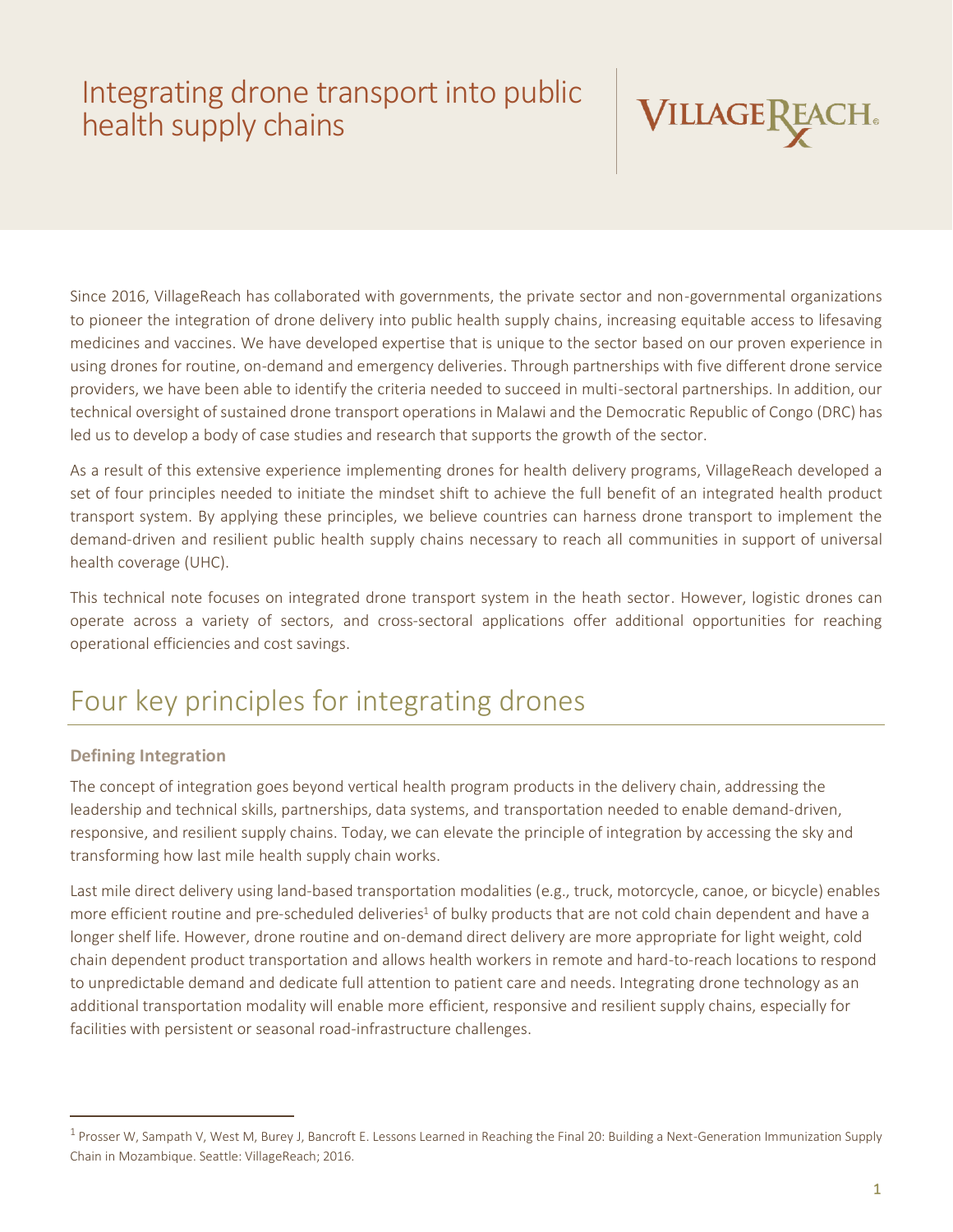#### **Principle 1: Cargo drone complements rather than replaces other means of transportation**

Drones do not replace traditional modes of transportation. In many cases, trucks, airplane, boats and motorcycles enable efficient and high-performance supply chains. It is where land-based transportation modalities fail to

support supply chains – due to the environment context or the specificity of the transport needs – that drones are most useful.

An on-demand drone transport allows a more adaptive delivery system based on both product and health facilities characteristics. For example, low-cost, bulky or heavy items with predictable demand that do not require special storage conditioning can be transported on a less frequent basis (e.g., quarterly or bimonthly) using land-based traditional mode of

In January 2021, the Ministry of Public Health of the Democratic Republic of Congo (DRC) launched routine drone delivery operations with a fleet of drones covering 22,000 km<sup>2</sup> delivering health products routinely and on-demand to 70 hard-to-reach facilities.

transport. Conversely, resupplying items that are small and light weight, time-sensitive, expensive to hold at health facilities or have unpredictable demand and special storage considerations is more appropriate using an ondemand drone transport model.

Moving some products to on-demand delivery schedules can also reduce the need for both cold-chain equipment (CCE) and dry storage capacity at health facilities, resulting in substantial cost savings both in storage and wastage of high-value products (e.g., vaccines, blood or oxytocin).

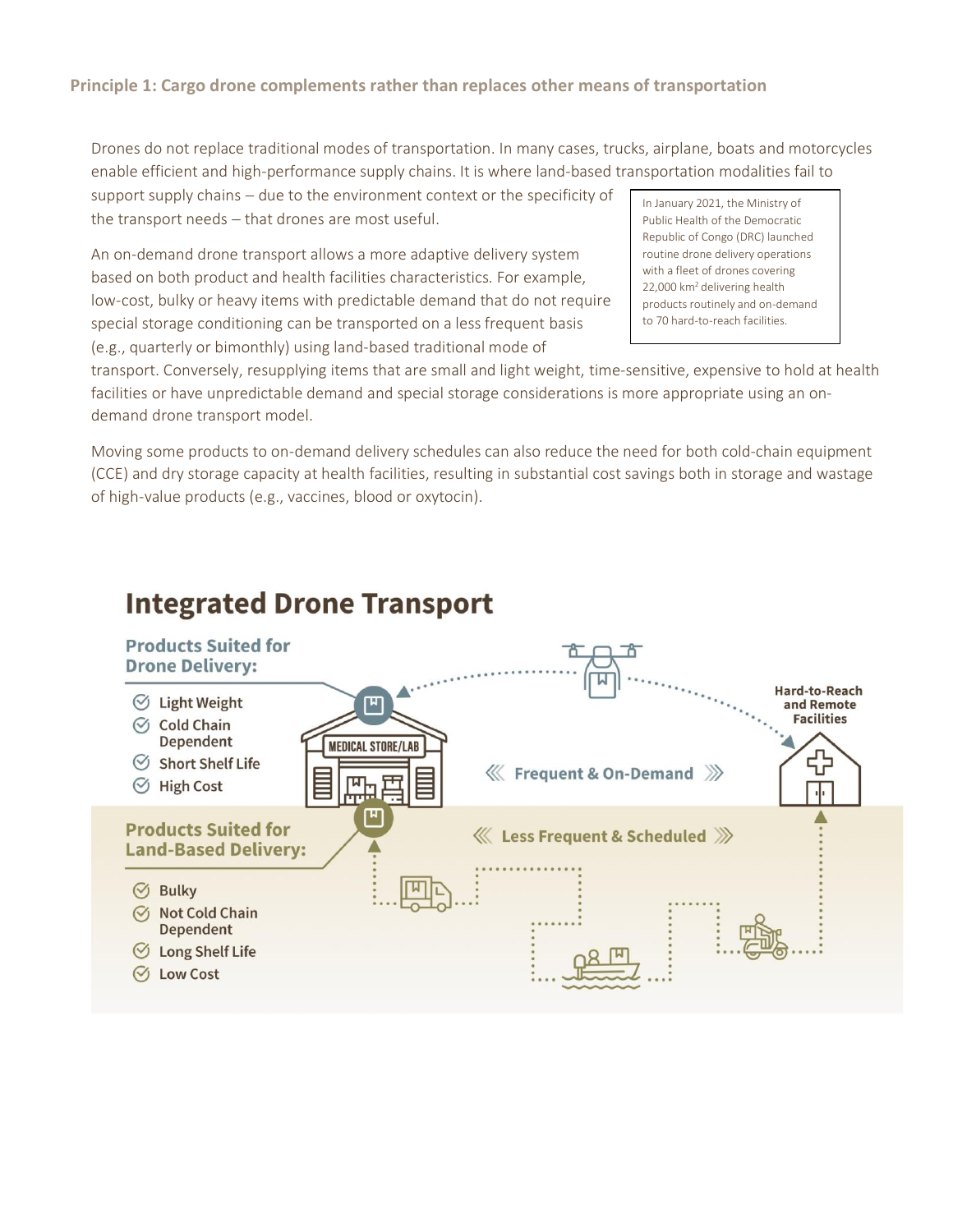#### **Principle 2: Agility and resiliency are critical for public health supply chains now and in the future**

In February 2022, following Cyclone Ana in Malawi, the Swoop Aero ondemand drone transport service allowed the continued provision of essential health services to cut off communities, including routine vaccination clinics for COVID-19 and other preventable and communicable diseases such as malaria, TB and polio.

As recently confirmed during the Covid-19 pandemic, agility<sup>2</sup> and resiliency<sup>3</sup> are two essential attributes of the supply chains needed to support both global health security and UHC goals. Conflict, climate impacts and outbreaks lead to quick shifts in demand. Including drone transport into supply chains allows for quick reaction to the ever-changing conditions at the last mile that directly affect supply chain performance and service delivery. In the event of equipment failure following environmental disaster or an emergency response following a disease outbreak, drone delivery schedules can be adapted to respond to specific needs and build resilience in the health services.

A direct effect of resilient health services is rebuilding community trust resulting in an increase of community demand for services. A recent survey in Equateur Province of DRC showed that mothers living in the catchment area of an integrated drone transport network expressed growing confidence in their local health services. Even when their village is isolated after a heavy storm, they know that their local health center will have the medicines and vaccines their children need.

#### **Principle 3: Drone transport systems must be designed around roundtrip capacity**

Most national health supply chain strategies in low- and middle-income countries (LMICs) emphasize the need to improve the reverse logistics capabilities of health supply chains. This has been a challenge due in part to the financial and operational constraints that rapid and responsive collection systems require. The availability of frequent, rapid and on-demand drone transportation can help create breakthroughs in the reverse logistic process not only for bringing back health products (e.g., expired vaccines and waste), but also for collecting lab and

In April 2022, the Ministry of Health of Mozambique initiated the second phase of the Drones for Health study transporting laboratory samples for early detection of infectious diseases in the province of Inhambane.

environmental samples and improving disease surveillance systems.

In remote places where internet and cellular connectivity is lacking, drones can enable a reverse logistic process that facilitate the collection of valuable data from the last mile. Increased access to logistics data results in more informed decisions at all levels of the health system and contributes to increased forecasting and resupply accuracy. Similarly, by improving the access of epidemiological data from remote

and isolated locations, drone transport allows decision makers to have a more accurate understanding of the health of its population, providing powerful feedback that can drive health planning and resourcing. Overall, the integration of two-way drone transport makes public health systems more responsive and efficient.

 $^2$  **Agility** is the ability to quickly plan, source, make and deliver to adapt and respond to changes in the environment.

 $^3$  Resiliency is the ability to return to a position of equilibrium after experiencing an event that causes operational results to deviate from expectations.